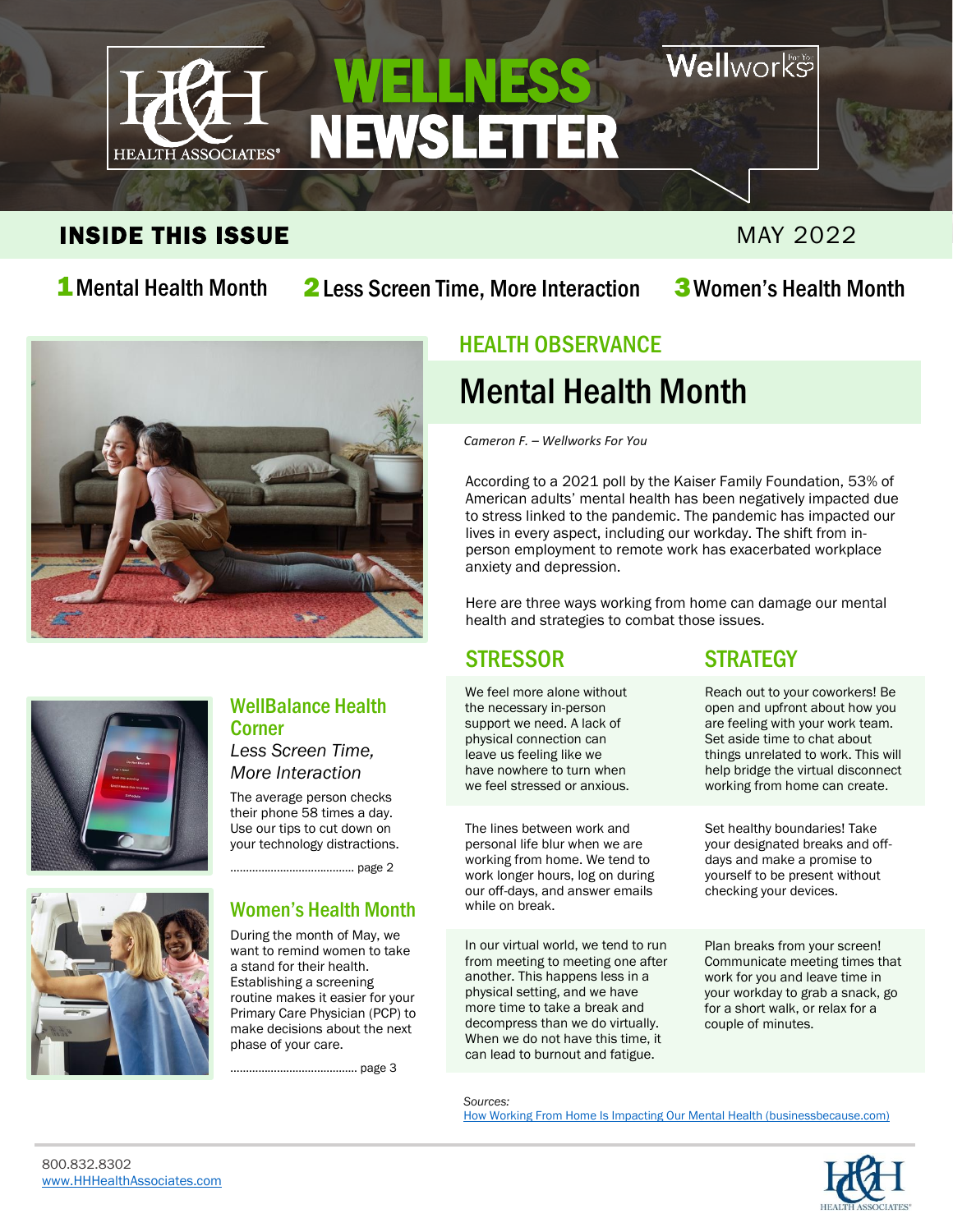# WelBala HEALTH TIP CORNER

*Find ways to lower your screen time usage and spend more connecting in person.*

| Do Not Disturb              |  |
|-----------------------------|--|
| For 1 hour                  |  |
| Until this evening          |  |
| Until I leave this location |  |
| Schedule                    |  |
|                             |  |

## Less Screen Time, More Interaction

*Cameron F. – Wellworks For You*

#### According to a study by RescueTime, the average person checks their phone 58 times a day.

Those check-ins total up to over 3 hours of screen time per day. The top 20% of mobile phone users' device usage adds up to more than 4.5 hours! Another study from the Journal of the Association for Consumer Research found that just being in the presence of a turned-off smartphone can lower our cognitive performance. We are constantly tempted to pick up the phone and subconsciously expect an interruption from our devices.

It is important to remember to disconnect from the virtual world that our society has built and reconnect with real, in-person relationships. In doing so, your interpersonal relationships will benefit, you will be more productive, and be able to add more time back to your day!

Check out the tips and tricks below to lower your screen time:

#### Delete or log out of social apps

Studies show we spend the most time on our devices utilizing social apps like Facebook, Instagram, and TikTok. Removing these apps from your device will significantly lower your tech time.

#### Make a "distraction-free" home screen

Try moving all your unnecessary or distracting apps off your home screen. Keep vital things like messages, maps, cameras, etc.

#### Turn off notifications

Go on Do Not Disturb mode while engaging with others. Don't let your smartphone cut into your relationships.

#### Push as much as possible to your desktop

You can't bring your desktop computer with you while driving, eating with other people, or engaging in everyday activities. So, try to transfer unnecessary information and distracting apps to your desktop.

#### *Sources:*

[Screen time stats: How your phone impacts your workday](https://blog.rescuetime.com/screen-time-stats-2018/) – RescueTime; [Average](https://elitecontentmarketer.com/screen-time-statistics/)  [Screen Time: Statistics 2021 \(elitecontentmarketer.com\)](https://elitecontentmarketer.com/screen-time-statistics/)

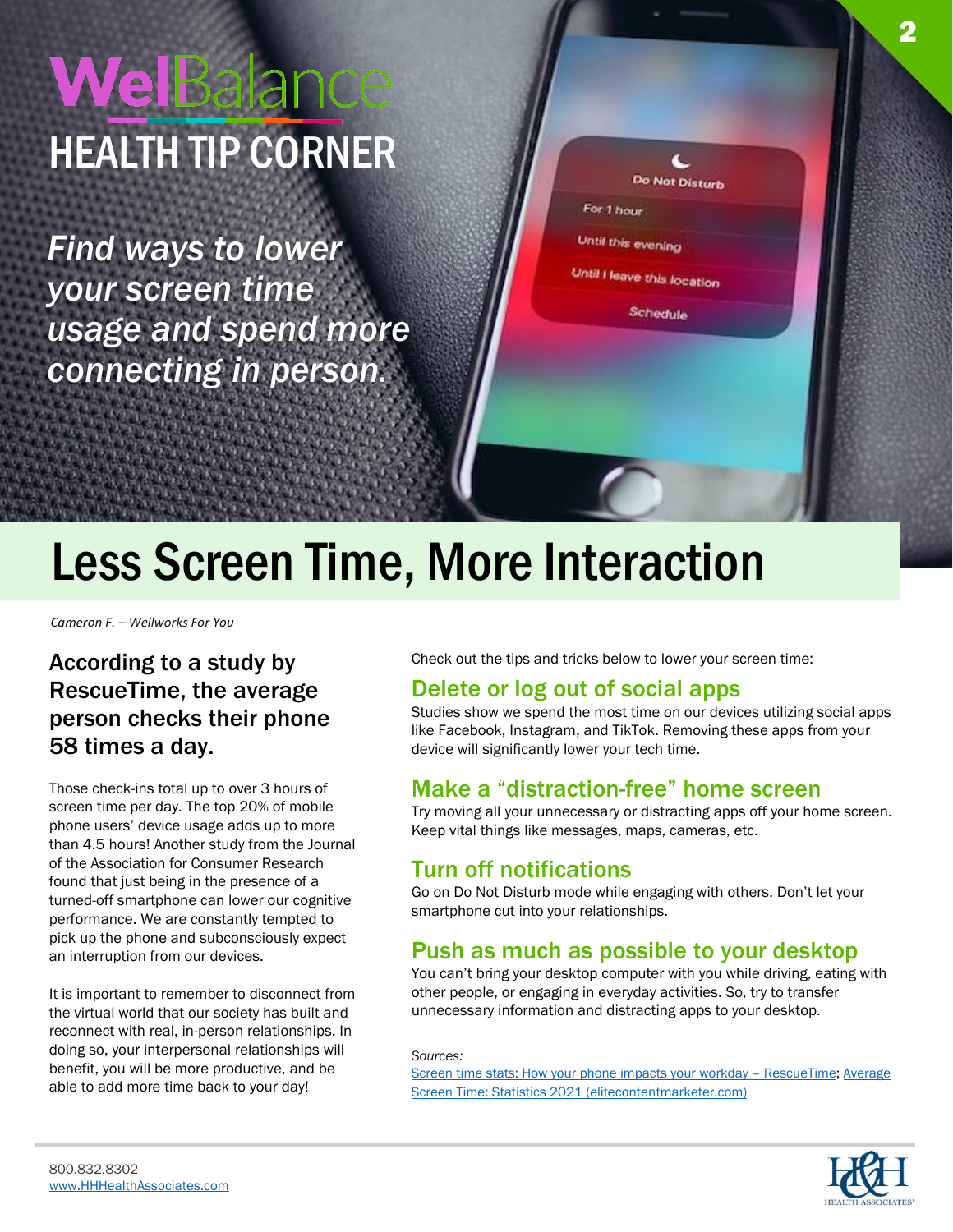# May is Women's

# Health Month

*Jamie C. – Wellworks for You*

During the month of May, we want to remind women to take a stand for their health. Establishing a screening routine makes it easier for your Primary Care Physician (PCP) to make decisions about the next phase of your care. The suggestions below are recommendations, but always consult with your PCP about your health risks and family history to determine your best screening schedule.

#### Under 20 Years

Vaccination against the human papillomavirus (HPV) is the best way to prevent cervical cancer and some forms of cancer later in life. The Food and Drug Administration (FDA) recommends that women as young as eleven years old, are candidates to receive the HPV vaccine.

#### 20-29 Years

Women should get a Pap test every three (3) years to screen for precancer and cell changes. Perform monthly self-examinations on your breasts for any lumps, hardness, or tender areas, but in your midtwenties, discuss the frequency of clinical breast examinations with your PCP, especially if you have a family history of breast cancer. Continue to update your PCP with any cancer-related surgeries or cause of deaths in your family so they can make informed decisions about your screening frequency and health.

#### 30-39 Years

Establishing a regular routine in your twenties can help keep routine health screenings at a minimum in your thirties. In addition to regular Pap tests, an HPV test administered every five (5) years can help detect forms of cervical cancer.

#### 40-49 Years

If your PCP has not already recommended clinical breast cancer screenings, start annual mammograms at 40 years old. If you are at average-risk for colorectal cancer, start screenings via colonoscopy or at-home stool-based tests in your mid-forties.



#### Over 50 Years

Women who smoke or used to smoke should ask your PCP about getting a low-dose spiral computed tomography (CT) scan for lung cancer. Hepatitis C is the leading cause of liver cancer, so Hepatitis C testing is recommended for those women in their late fifties or born between 1945-1965.